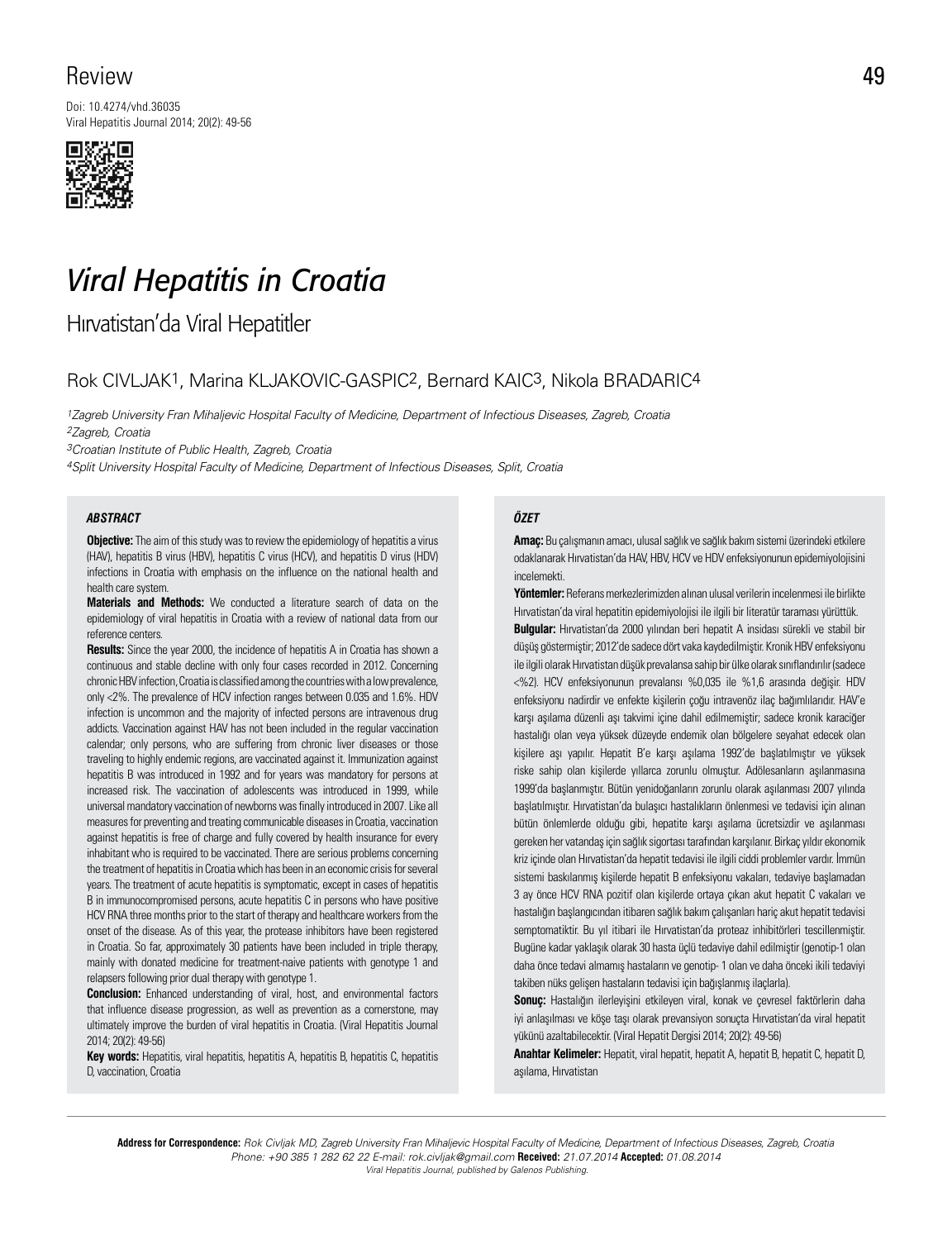#### **1. The Epidemiology of Viral Hepatitis in Croatia**

#### **1.1. The Epidemiology of Hepatitis A Virus (HAV) Infection in Croatia**

Hepatitis A occurs in all parts of the world, but the intensity of the problem differs significantly among geographical regions (1). While developing countries have high hepatitis A endemicity (seroprevalence in children younger than ten years of age >90%) (1), in countries with a high per capita gross domestic product, human development index and access to clean water, the incidence of HAV infection is low (2).

During the period from 1960 to 1969, the average annual incidence of hepatitis A in Croatia was 163 patients per 100.000 inhabitants, while it was nine patients per 100.000 inhabitants in the period from 1990 to 1999 (3). There has been a reduction in the seroprevalence of HAV infection among children younger than 15 years of age, from 18.7% in 1989 (4) to 5.6% in the 2008/2009 period (5). Since the year 2000, the incidence of hepatitis A has shown a continuous and stable decline with only four cases of HAV infection recorded in the year 2012 (6). The trend in the hepatitis A incidence rates in Croatia during the past four decades is presented in (Figure 1).

According to a national study conducted in 2008/2009, showing the seroprevalence of HAV in the general Croatian population of 41.6%, and in persons younger than 30 years of age to be 4.8%-9.1% (5), places Croatia among the countries with very low endemicity in which the seroprevalence of persons younger than 30 years of age is below 50% (1). The results of the same study indicated that 90% of the participants under 30 years of age were susceptible to HAV infection (5).

#### **1.2. The Epidemiology of Hepatitis B Virus (HBV) Infection in Croatia**

Hepatitis B is a global public health problem due to the high prevalence of HBV infection in the world (7) and its clear association with cirrhosis of the liver (8) and hepatocellular carcinoma (HCC) (8,9). The prevalence of HBsAg in the general population of a given geographic area is used as an indicator of the endemicity of HBV infection (10). The highest prevalence has been recorded in the region of Sub-Saharan Africa, while regions with a prevalence of <2% include Tropical and Central Latin America, North America and Western Europe (7).

Ott et al. (7) classified Croatia among the countries with a low intermediate prevalence of HBsAg carriers constituting 2%-4% of the population, while Kaic et al. found a low prevalence of chronic HBV infection, only <2% (11).

Nevertheless, the prevalence of HBV infection can vary significantly among individual groups. In Croatia, the most common routes of the transmission of HBV infection have been recorded as sexual contact (12), family contacts (12,13), intravenous drug abuse (12,14), and nosocomial exposure to infectious biological materials (12,13,15). This is corroborated by the results of research in which the following groups in Croatia were determined to be at high risk: promiscuous heterosexuals, men who have sexual relations with men (MSM) (16,17), those in sexual or close family contact with chronically infected persons (13), intravenous drug users (18), and healthcare workers (HCWs) (15,19).

In the period from 1980 to 1984, HCWs made up 11.9% of the hospitalized patients with acute hepatitis B in Croatia, among

whom the largest number were nurses (15). According to the occupational health records of the Croatian Institute for Health Protection and Safety at Work (CIHPSW), the last case of acute occupational hepatitis B in a HCW in Croatia was recorded in the year 2008 (20).

Since it is illegal in Croatia to possess or consume psychoactive drugs, there are no reliable data on the number of addicts or the prevalence of infections transmitted by blood in this risk group. A national study conducted in 2007 confirmed a high incidence of positive markers for hepatitis B in the population of intravenous drug addicts. The prevalence of anti-HBc positivity in the territory of the three largest Croatian cities was 9%-31%, while within the national prison system it was 24% (18). This study showed that the highest incidence is in the city of Split, as also confirmed by Mulic et al., according to whom 40% of the addicts have markers indicating recovery from HBV infection, while 3.9% of the addicts have chronic HBV infection (21).

According to data from medical histories, the numbers of HBV-positive persons treated for addiction to psychoactive drugs in Croatia during the period from 2004 to 2011 show a downward trend: in 2004 there were 19.2%,15.5% in 2006, 13.2% in 2008, 10.4% in 2010, and 7.3% in 2011 (22).

In the population of MSM, the seroprevalence of HBsAg indicating the carrier state was 0.8%, markers of naturally acquired immunity to HBV infection 7.8%, while 56.9% were susceptible to HBV infection (17).

Serological testing showed that 20% of the family members of chronic HBsAg carriers have markers of HBV infection. The greatest risk of transmission was recorded in cases when a mother was the primary HBV carrier, while the use of shared razors was recognized as the most common transmission route of infection (13).

In 1999, when mandatory testing of pregnant women in Croatia for the presence of HBsAg was introduced (23), the prevalence of HBsAg presence indicating the carrier state was 0.75% (24). Since then until now, the prevalence of HBsAg positivity among pregnant women in Croatia has continued to decline and according to the latest data is 0.2% (11).

A relatively good indicator used to determine the presence of HBV infection in the general population is the prevalence of HBsAg positivity among voluntary blood donors (VBDs). In the group of new and repeat VBDs, the prevalence of confirmed positive



**Figure 1.** The incidence of hepatitis A in Croatia.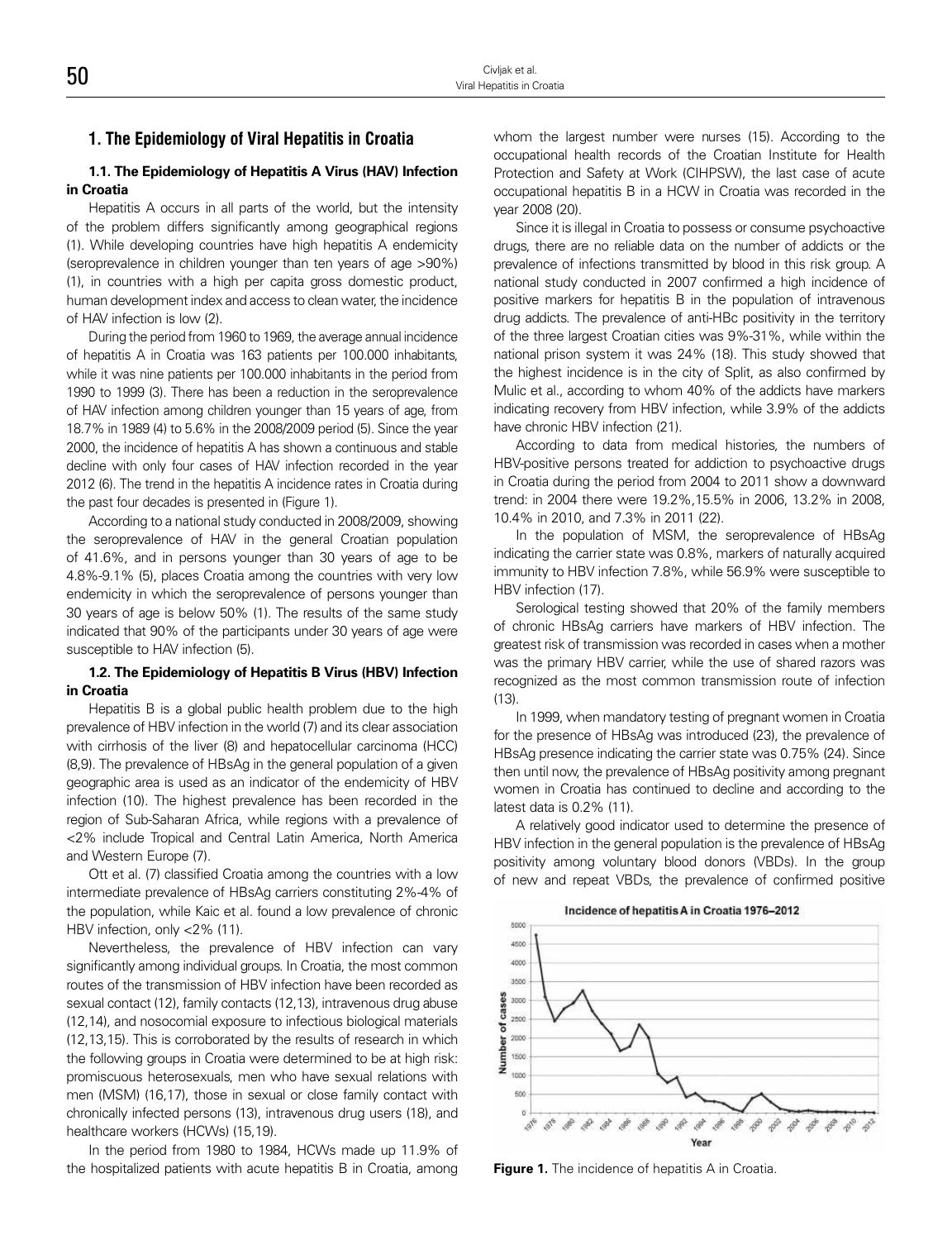hepatitis B markers in Croatia during the past year is very low and continues to decline (21). In the 1990s, the prevalence of HBsAg carriers (repeatedly reactive) among VBDs ranged from 0.65% in 1993 and to 0.4% in 1997, while at the end of the 1990s the prevalence was 0.1%-0.2% (25).

According to a report issued by the Croatian Institute of Transfusion Medicine for the year 2011, the percentage of repeatedly reactive carriers was 0.035% for all VBDs, and there were confirmed positive samples from 0.01% of all blood donors and from 0.23% of new VBDs (26). Such data indirectly indicate a decline in the number of HBV carriers among the population but should, nonetheless, be taken with reserve since blood donation in Croatia is voluntary, not paid and generally involves the healthy population, from which risk groups are excluded (drug addicts, prostitutes, etc.) (21).

On the basis of data on the prevalence of HBsAg in various population subgroups, it is estimated that in Croatia there are currently approximately 20.000 to 30.000 persons chronically infected with HBV (11).

According to the mandatory reports of communicable diseases, during the period from 1975 to 1990, the incidence of acute hepatitis B in Croatia ranged between 150 and 250 newly discovered cases per year (Figure 2). In the 1990s, owing to population migration during the Homeland War, there was an increase in the incidence of HBV infection in Croatia due to the arrival of refugees from neighboring Bosnia and Herzegovina, among whom the percentage of chronic carriers was two to three times higher than in the Croatian population (27). However, the armed conflict also led to an increase in drug addiction, crowded housing conditions and a decline in the living standard, which resulted in a peak incidence in the year 1997 (Figure 2). With the introduction of the mandatory vaccination of children 12 years of age and older (23), a drop in the incidence of acute hepatitis B was recorded, which in the past three years has been fewer than a hundred newly identified cases per year (Figure 2). We can attribute this to raised awareness of infectious diseases, the vaccination of students against hepatitis B and a harm reduction program that has been implemented in Croatia since 1995/1996 (21).





The big red dot is showing the year (1997) when vaccination against hepatitis B became mandatory for students (age 12) while small foursquare is showing the year (2007) when vaccination against hepatitis B became mandatory for children in the first year of life.

#### **1.3. The Epidemiology of Hepatitis C Virus (HCV) Infection in Croatia**

It is estimated that 2%-3% of the world population is infected with HCV (28) and that approximately 350.000 people die annually from the effects of HCV infection, mainly due to the development of cirrhosis of the liver and HCC (29).

In the Republic of Croatia, the prevalence of HCV infection ranges between 0.035 and 1.6% (25,30). Most of the data on prevalence are obtained through the serological testing of samples from VBDs, which reveals the presence of anti-HCV antibodies. Since blood donors are a strictly controlled group, it is to be expected that the actual prevalence in the general population is even higher (31). According to reports on cases of infectious diseases of the Croatian Institute of Public Health, 200 new cases of hepatitis C in the Republic of Croatia and approximately the same number of chronic carriers of the virus are reported each year (30).

Of the total number of reported new cases of hepatitis C in Croatia during the period from 1999 to 2003, approximately 46% were in the counties of Split-Dalmatia and Istria, which comprise roughly 15% of the population. Both these counties are located in the coastal region of Croatia and have the highest numbers of registered intravenous drug addicts in the country (32,33).

HCV is transmitted directly from person to person, most often via the blood of infected persons. Outside the body, the virus can survive for up to several hours, while in blood outside the body it can even live for months. Therefore, the virus can also be transmitted via blood products, non-sterile medical supplies or organ transplant (34,35). This transmission route was probably particularly significant for the Republic of Croatia during the recent war, when VBDs were not tested for HCV (36).

Infection is especially common among intravenous drug addicts. A study conducted during 2007 in the three largest Croatian cities showed a high incidence of positive HCV markers in the population of intravenous drug addicts: the prevalence of anti-HCV antibodies was 29%-65% (18). The greatest risk factor among intravenous drug addicts is the sharing of needles. According to a study conducted in Croatia, the seroprevalence of HCV among intravenous drug addicts who occasionally shared needles was 27.3%, while among intravenous drug addicts who constantly shared needles it was 100% (37).

Increased HCV seroprevalence has also been identified in Croatia among subjects who engage in risky sexual behavior: 4.9% of the men and 2.9% of the women were seropositive (38). From the 1990s to the present, the prevalence of anti-HCV carriers among new VBDs in Croatia has continued to decline. According to the most recent available data, in 2012 the prevalence of positive anti-HCV antibodies among VBDs was 0.008% (26).

Based upon the seroprevalence in various subgroups among the population, it is estimated that in Croatia, there are currently between 35.000 and 45.000 inhabitants who are chronically infected with HCV (11). Of the HCV 11 genotypes, in Croatia the most common ones are genotypes 1 (58.8% of the patients) and 3 (35.6% of the patients), while genotypes 2 and 4 are much more uncommon in Croatia (2.2% and 3.4%) (39). The trend in the hepatitis C incidence rates in Croatia during the past two decades is presented in Figure 3.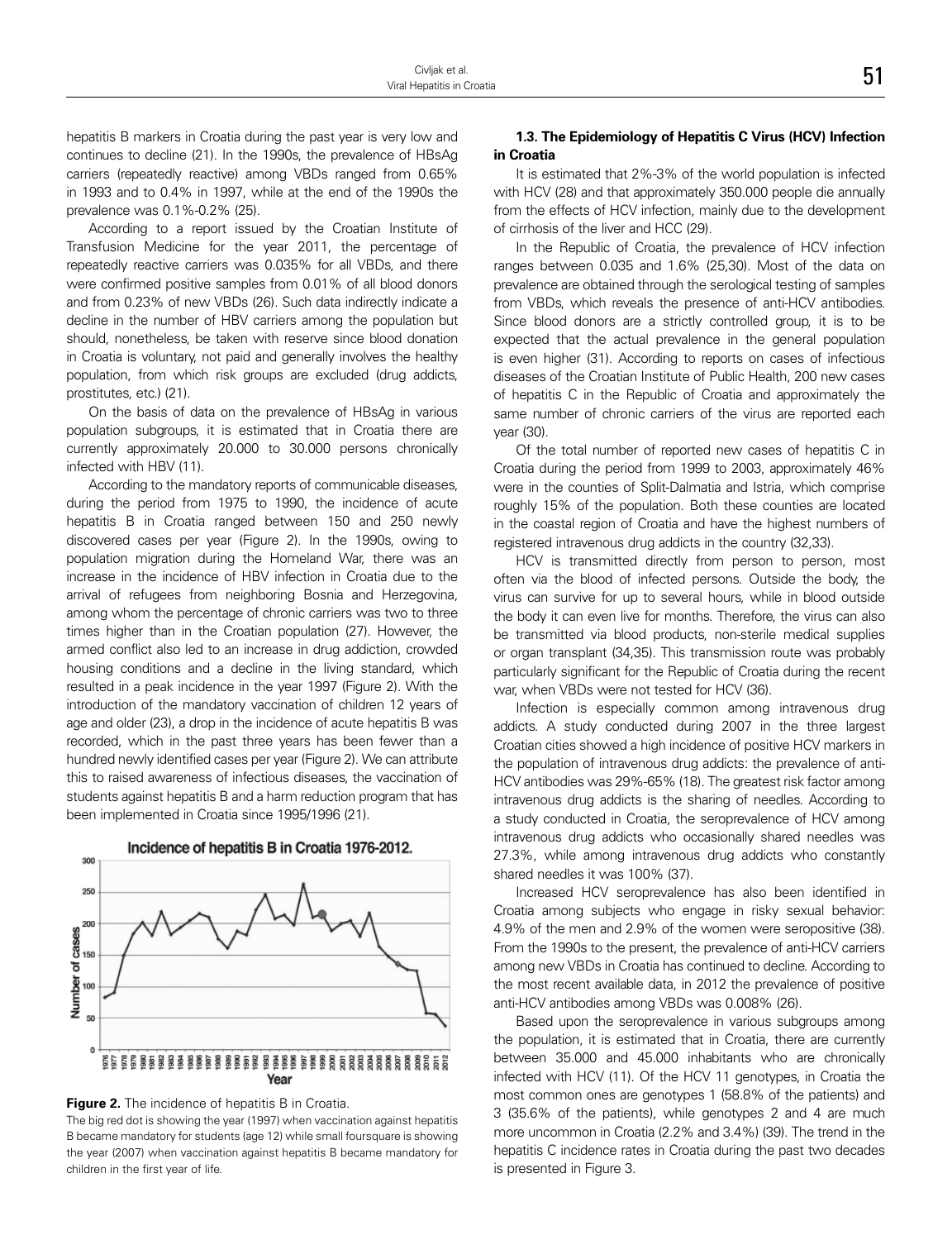Since the discovery of HDV in the year 1977 (40), it has been recognized as a serious medical problem due to its marked pathogenicity and association with severe and rapidly progressive forms of liver disease (41). HDV infection is transmitted parenterally (mainly by infected blood), through sexual contact, close contacts and perinatally, but overall is significantly less common than HBV infection.

Studies from the 1980s showed that HDV infection is present in all parts of the world, although not with the same frequency. At that time, it was estimated that there were approximately 15.000.000 HDV carriers worldwide (42). In Croatia, HDV infection is uncommon (43). In one Croatian general hospital, among 100 HBV-positive patients with chronic liver disease, 19% also had positive markers for HDV infection. The majority of them were intravenous drug addicts and HDV infection was associated with serious clinical and histological forms of chronic liver disease (89.5% had chronic active hepatitis and cirrhosis, while 19.5% had chronic persistent hepatitis) (44).

#### **2. The Immunization Policies for Hepatitis A and B in Croatia**

In Croatia, vaccination against hepatitis A has not been included in the regular vaccination calendar; only persons who have not had hepatitis A and are suffering from certain chronic liver diseases or who are traveling to highly endemic regions of the world are vaccinated against it.

On the other hand, immunization against hepatitis B was introduced in the year 1992. In the beginning, it was mandatory only for persons at increased risk of HBV infection: healthcare workers, newborns with HBsAg-positive mothers, patients on hemodialysis, sexual partners of HBsAg-positive persons, personnel working in institutions for mentally challenged persons, intravenous drug addicts, and patients suffering from hemophilia (45,46).

In 1992, the World Health Organization recommended that immunization against HBV should be introduced in national programs for the mandatory vaccination of children (47). However, in Croatia, the vaccination of children was only introduced in 1999, which was for adolescents of 12 years of age or older (23). This decision was made on the basis of data on the highest incidence of disease during adolescence and the small risk of disease during childhood (48), thus, the aim was to protect young people from acquiring HBV infection before entering the age when they would be at risk, i.e., before they began to engage in sexual activity and eventual drug use (21). The same year, mandatory testing of all pregnant women for HBsAg was introduced (23). In 2004, mandatory vaccination was extended to include the family members of HBsAg-positive persons and those with leukemia (49). Universal mandatory vaccination of newborns against hepatitis B was finally introduced in 2007 (50). Since then, all the children in Croatia are vaccinated against hepatitis B.

In the ten years since the introduction of mandatory vaccination against hepatitis in Croatia, there has been a 56% reduction in the incidence of acute hepatitis B (51). If we take the fact that vaccination coverage is over 95% into account, these results can be attributed to the systematic and very thorough implementation of the vaccination program in our country (6). The success of vaccination against hepatitis B during preadolescence is clearly illustrated by the marked decline in the incidence and prevalence of hepatitis precisely in the age groups who received vaccinations, i.e., persons who are now 15 to 25 years of age (Figure 4).

#### **3. National Reimbursement Policy, Problematic Issues**

Like all measures for preventing and treating communicable diseases in Croatia, vaccination against hepatitis is free of charge and fully covered by health insurance for every inhabitant who is required to be vaccinated (52,53). However, while vaccination against hepatitis B has been introduced in the mandatory vaccination schedule during childhood and the entire population is now vaccinated (23,50), this is not the case with vaccination against hepatitis A. Since Croatia is low endemic for hepatitis A, in the future, hepatitis A will mainly occur in older age groups. Therefore, a strategy should be developed to identify at-risk populations in order to protect them from developing hepatitis A, which among the elderly has higher mortality and greater need for treatment than among children. There are also problems concerning indications for treatments that do not cover the entire population of persons infected with hepatitis viruses (54-57).

There are serious problems concerning the treatment of hepatitis in Croatia, which has been in an economic crisis for several years. The treatment of acute hepatitis is symptomatic, except in cases of hepatitis B in immunocompromised persons, acute hepatitis C in persons who have positive HCV RNA three months prior to the



**Figure 3.** The incidence of hepatitis B in Croatia.

Comparison of age-specific incidence of hepatitis B in Croatia between 1996-98 and 2007-09



**Figure 4.** Comparison of age-specific incidence of hepatitis B in Croatia between 1996-98 and 2007-09.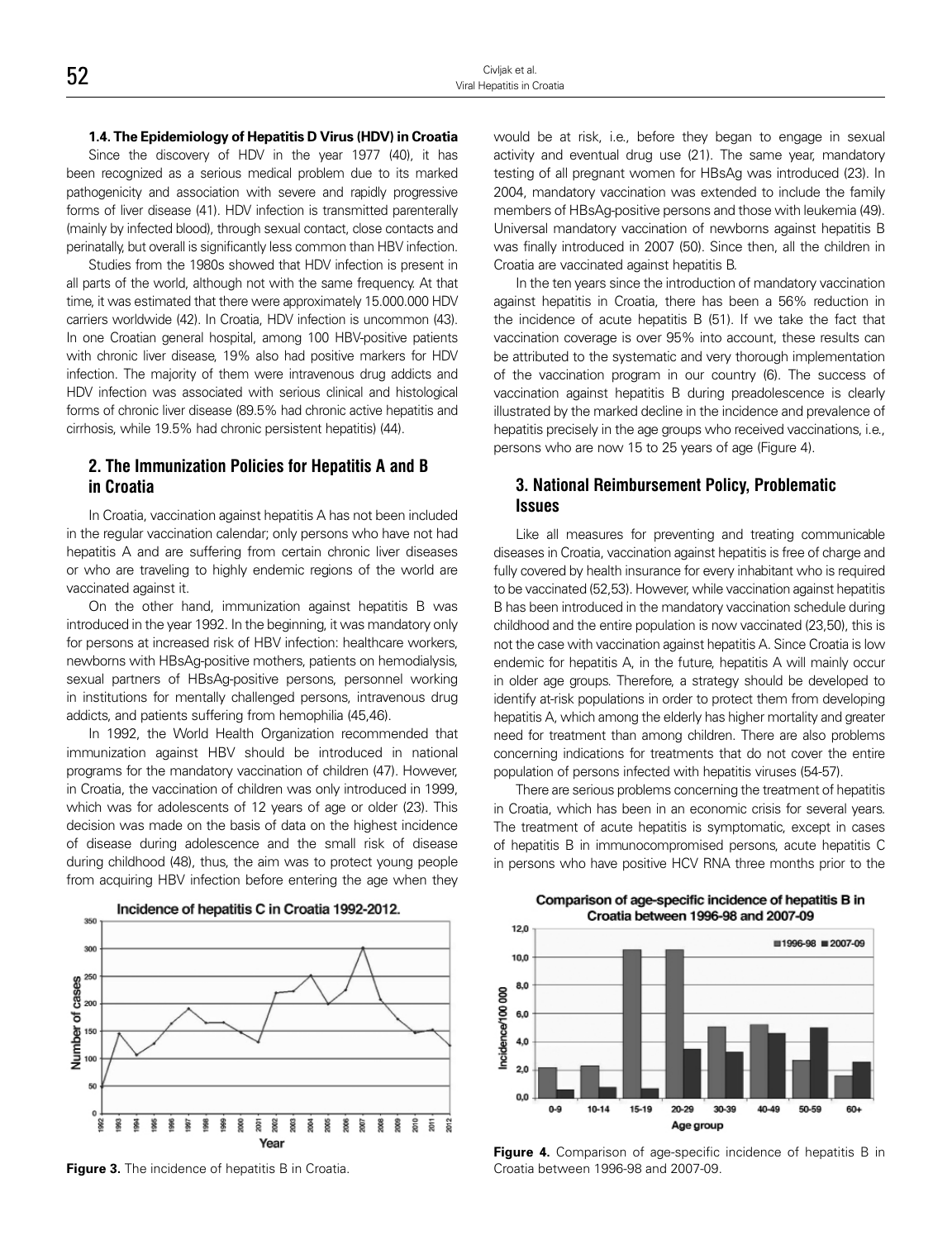start of therapy and HCWs from the onset of the disease. The gold standard for the treatment of acute fulminant hepatitis is a liver transplantation, and here there is no waiting on the transplant list but the surgery is performed immediately. In the event that there is no suitable donor, sometimes off-label therapy with prostaglandin E2 is tried. In our country, the success rate for curing patients in stage 4 coma is 60% for a small series of patients (58). In Croatia, chronic hepatitis B is treated with nucleoside/nucleotide analogues (NAs) and pegylated interferon alpha-2a. The registered NAs are lamivudine, telbivudine and tenofovir, and with emergency import it is also possible to procure adefovir and entecavir. In the latest consensus, the use of NAs with little potential for the development of resistance (tenofovir and entecavir) is preferred. The use of telbivudine and pegylated interferon alpha-2a is financed by the fund for especially expensive drugs. Treatment is conducted according to the guidelines of the Croatian Consensus Conference on Viral Hepatitis of 2013 and the guidelines of the Croatian Health Insurance Fund, which pays for the cost of treatment (59). Unfortunately, the results of treatment are poor and transient, partially because the HBV genotype D and patients who are HBsAg (+) and anti HBe (+) predominate in Croatia. HBsAg (+) persons for whom liver transplantation is indicated due to HCC or cirrhosis are treated with NAs in order to reduce HBV viremia, with the idea that the risk of reinfection should be as low as possible during the post-transplant period. After transplantation, hepatitis B immune globulin (HBIG) is given in addition to NAs, according to the protocol defined by the guidelines of the Croatian Consensus Conference on Viral Hepatitis (59). HBIG therapy is begun during the anhepatic phase of surgery and continues every day during the first week post-transplantation, and subsequently, depending on the level of anti-HBs that remain after the first month post-transplantation in excess of 100 IU/L. In order to reduce costs, it is possible to replace intravenous HBIG with intramuscular, which has entered into the guidelines of the Asian-Pacific consensus statement on the management of chronic hepatitis B: a 2012 update (60).

Chronic hepatitis C in patients between 18 and 70 years of age is treated with a combination of pegylated interferon alpha-2a/alpha 2b and ribavirin for a duration of 24 weeks for genotypes 2 and 3 or 48 weeks for genotypes 1 and 4, provided that there has been a 2-log (at least 100x) reduction in viremia after 12 weeks. Genotypes 5 and 6 are not present in Croatia. If the fibrosis score is >5 according to Ishak or 4 according to METAVIR, treatment for genotypes 2 and 3 lasts for 48 weeks, and 72 weeks for genotypes 1 and 4. Patients with genotype 1 who have viremia <600.000 IU/ml are treated for 24 weeks instead of 48 if they have a fibrosis score of <5 according to Ishak or <4 according to METAVIR and if they have a rapid virologic response (RVR) (defined as undetectable HCV RNA at week 4 of treatment). If they have a fibrosis score of >5 according to Ishak or >4 according to METAVIR and if they do not have a RVR, they are treated as patients with high viremia (55). According to the new national guidelines, in treatment-naive patients with advanced fibrosis, as well as in patients with moderate fibrosis and unfavorable predictors of treatment outcome, triple therapy including protease inhibitor (boceprevir or telaprevir) is recommended for the treatment of chronic hepatitis C genotype 1 (59). The prerequisites for treatment are as follows: <70 years of age, abstinence from drugs and alcohol for >12 months, a fibrosis score of >2 according to Ishak,

and two consecutive measurements of elevated transaminase. In the new guidelines, instead of liver biopsy to evaluate the fibrosis stage, fibroelastography (commercially known as FibroScan) can be used as an alternative method. Therapy is not recommended for patients with fulminant hepatitis, patients with normal ALT without the presence of fibrosis, patients with a renal transplant, and pregnant women (61). Approximately 400 to 500 patients with chronic hepatitis C are treated annually in Croatia.

#### **4. National Prevention Strategies**

Since hepatitis A virus infection is uncommon in Croatia, vaccination against hepatitis A has not been included on the regular vaccination calendar. In Croatia, the only persons vaccinated against hepatitis A are those who have chronic liver disease, regardless of its cause, persons who are travelling to highly endemic regions of the world and on request (62), providing that the persons have not previously had hepatitis A. Moreover, vaccination against HAV infection is also carried out in cases of epidemiological indications, such as stopping an epidemic, and for the purpose of combating an epidemic (post-exposure immunoprophylaxis) (3). According to the program of mandatory vaccination in Croatia, immunization against hepatitis B is required for certain risk groups in the adult population, adolescents and, since 2007, for children in the first year of life, which will protect all future generations. The risk groups covered by the program of mandatory vaccination include all persons employed in healthcare institutions, patients on hemodialysis, sexual partners of HBsAg-positive persons, individuals in family contact with HBsAgpositive persons, employees of legal and physical persons that provide accommodations to persons with mental and intellectual disabilities, intravenous drug addicts, patients with hemophilia and leukemia, and newborns with HBsAg-positive mothers because all pregnant women undergo mandatory testing for HBsAg (63).

Immunization against hepatitis B virus is performed using a vaccine obtained from a surface antigen of the hepatitis B virus through genetic engineering that is intramuscularly administered in three doses according to a scheme on the first, thirtieth and one hundred eightieth days after indications have been determined (0, 1 and 6 months). In the event that a mother is HBsAgpositive, immunization of her newborn is administered in four doses according to a scheme of 0, 1, 2 and 6 months. For the immunization of patients on hemodialysis and those with impaired immune systems, a double dose is given based upon age (63).

For persons, who during the performance of their work come into direct contact with infected people and infected material, the antibody levels must be determined 30–60 days after receiving the third dose of vaccine against hepatitis B. If a protective level of antibodies (>10 IU/L) is found, a person is considered to be protected from hepatitis B and further vaccination is unnecessary. If a person does not have a protective level of antibodies, it is necessary to repeat the entire vaccination scheme of three doses. Moreover, 30–60 days after the third dose, it is necessary to check the antibody titer again. If patients do not have a protective antibody titer even after the repetition of the vaccination scheme, they are considered to be nonreactive and in the event of contact with infectious material they should receive passive immunoprophylaxis (63).

In Croatia, the manner of conducting post-exposure prophylaxis of hepatitis B depends on the HBsAg status of the source and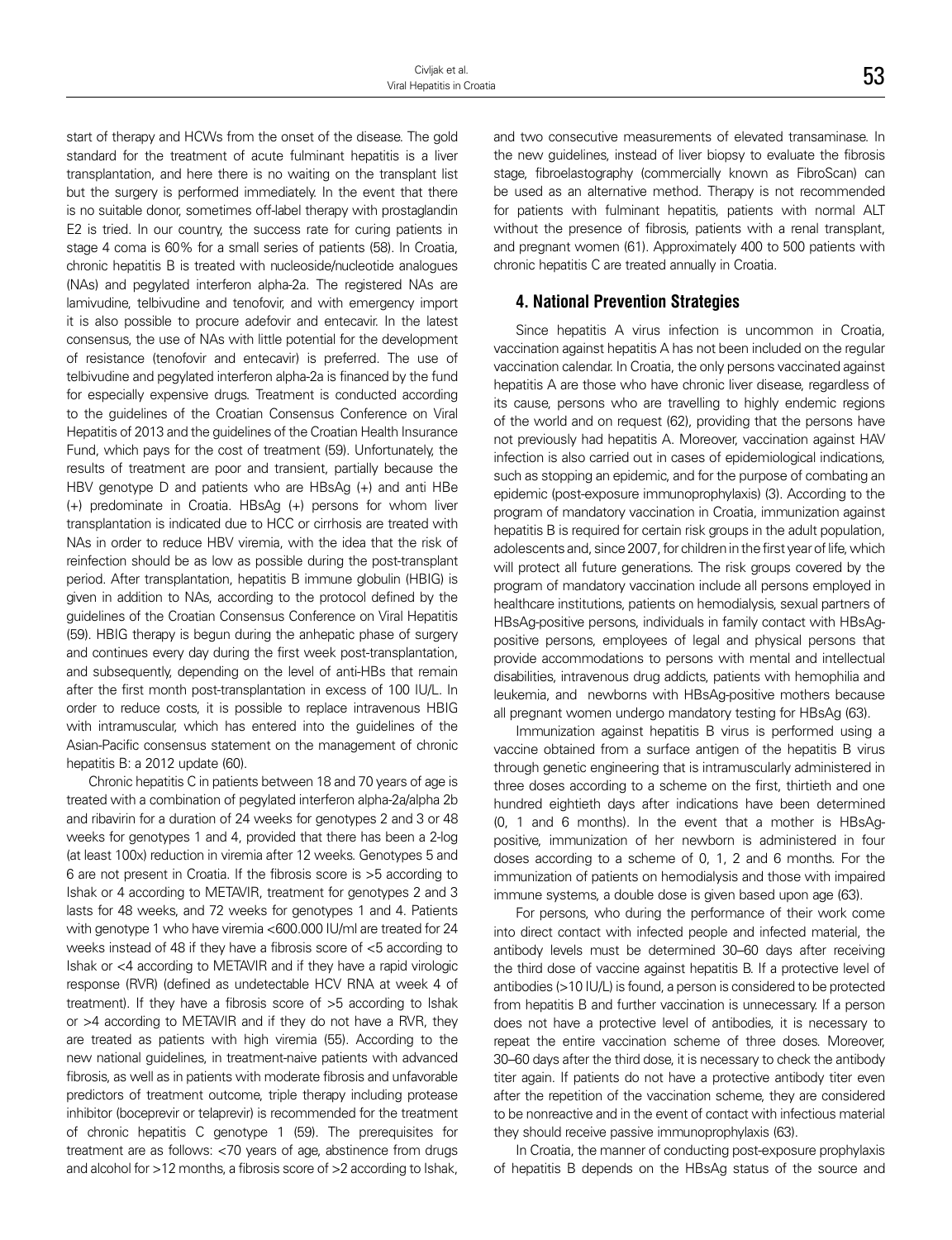the vaccination status of the exposed person, and consists of the administration of human hepatitis B immunoglobulin (HBIG) and vaccination against hepatitis B according to the scheme of 0, 1, 2 and 12 months. Following percutaneous exposure, a person should preferably receive immunoprophylaxis within 24 hours, and no later than within seven days (63).

The Croatian consensus on the treatment of hepatitis recommends the following procedure for the prophylaxis of HBV reactivation: For persons for whom immunotherapy (especially rituximab-plus-corticosteroid) or chemotherapy is planned, it is necessary to perform HBsAg and anti-HBc testing due to the high risk of the reactivation of HBV infection. Seronegative (HBsAg (-) and anti-HBs (-) persons should be vaccinated with larger (double) doses of vaccine due to the weaker response in the immunocompromised. HBsAg (+) persons for whom chemotherapy and immunotherapy are planned should have HBV DNA testing performed and receive NA, regardless of the level of viremia for the duration of immunotherapy or chemotherapy and for an additional 12 months after the therapy is discontinued. Lamivudine remains a therapeutic option if short-term immunotherapy or chemotherapy is planned for a patient with low viremia (<2000 IU/ ml), with a reduced risk of reactivation and associated morbidity and mortality. In patients with high viremia on long-term or repeated immunotherapy or chemotherapy, it is better to give tenofovir and entecavir due to the high threshold for resistance development. HBsAg (-) anti-HBc (+) persons with demonstrable HBV DNA (occult HBV infection) should be treated in the same manner as HBsAg (+) persons (60,64,65).

If negative for HBV DNA, regardless of the level of anti-HBs, such patients should be closely monitored during chemotherapy and immunotherapy (measurement of HBV DNA and ALT levels every 1-3 months) and NA should be given if there is evidence of a reactivation of HBV infection before there is an increase in ALT (64,65). Some experts recommend that everyone should be given NA who is HBsAg (-) anti HBc (+) who receives rituximab and/or combined therapy for hematological malignomas if HBV DNA is not closely monitored. Prophylaxis is also recommended for anti- HBc (+) persons who undergo transplantation of bone marrow or stem cells, although the optimal duration of prophylaxis is not specified. If a HBsAg (-) person receives a liver transplant from a anti-HBc (+) person, unlimited prophylaxis with lamivudine is required (64, 65,66). Interferon should be avoided due to suppression of the bone marrow.

Unfortunately, there is no vaccine against hepatitis C, thus, we are left with the general measures of protection and treatment for chronic carriers in order to reduce the reservoir of infection and incidence of this disease. In addition to the dual therapy in use until now, the protease inhibitors boceprevir and telaprevir have been registered in Croatia as of this year (59). So far, approximately 30 patients have been included in triple therapy, mainly with donated medicine for treatment-naive patients with genotype 1 and relapsers following prior dual therapy with genotype 1. A limiting factor for the use of protease inhibitors, which are also financed by the fund for especially expensive drugs, is their price (approximately 28.000 EUR per patient without the cost of interferon and ribavirin).

Systematic vaccination against hepatitis B, as stated above, also prevents hepatitis D.

#### **Acknowledgments**

The authors also thank Mrs. Margaret Casman-Vuko for translating this paper from Croatian into English.

#### **Conflict of interest: None declared.**

#### **References**

- 1. Jacobsen KH, Wiersma ST. Hepatitis A virus seroprevalence by age and world region, 1990 and 2005. Vaccine. 2010;28:6653- 7.
- 2. Jacobsen KH, Koopman JS. The effects of socioeconomic development on worldwide hepatitis A virus seroprevalence patterns. Int J Epidemiol. 2005;34:600-9.
- 3. Kaic B, Borcic B, Ljubicic M, Brkic I, Mihaljevic I. Hepatitis A control in a refugee camp by active immunization. Vaccine. 2001;19:3615-9.
- 4. Puntaric D, Vodopija I, Baklaic Z, Ljubicic M. [Immunity against hepatitis A in younger age groups and the basis for an immunization program]. Lijec Vjesn. 1995; 117(7-8): 167-72.
- 5. Vilibic-Cavlek T, Kucinar J, Ljubin-Sternak S, Kolaric B. Seroepidemiology of hepatitis a in the croatian population. Hepat Mon. 2011;11:997-9.
- 6. Poljicanin T, Benjak T (eds.), Croatian health service yearbook 2012. Zagreb: Croatian National Institute of Public Health; 2012. p.185-8. http://hzjz.hr/wp-content/uploads/2013/11/ Ljetopis\_2012.pdf
- 7. Ott JJ, Stevens GA, Groeger J, Wiersma ST. Global epidemiology of hepatitis B virus infection: new estimates of age-specific HBsAg seroprevalence and endemicity. Vaccine. 2012;30:2212- 9.
- 8. Iloeje UH, Yang HI, Su J, Jen CL, You SL, Chen CJ. Predicting cirrhosis risk based on the level of circulating hepatitis B viral load. Gastroenterology. 2006;130:678-86.
- 9. Iloeje UH, Yang HI, Jen CL, Su J, Wang LY, You SL, et al. Risk and predictors of mortality associated with chronic hepatitis B infection. Clin Gastroenterol Hepatol. 2007;5:921-31.
- 10. Shepard CW, Simard EP, Finelli L, Fiore AE, Bell BP. Hepatitis B virus infection: epidemiology and vaccination. Epidemiol Rev. 2006;28:112-25.
- 11. Kaic B, Vilibic-Cavlek T, Kurecic Filipovic S, Nemeth Blazic T, Pem Novosel I, Visekruna Vucina V. Epidemiology of viral hepatitis. Acta Med Croatica. 2013;67:273-9.
- 12. Brncic N, Modric M, Pahor D. Hepatitis A, B and C in Primorskogoranska County from 2001 to 2010. Medicina Fluminensis. 2012;48:213-21.
- 13. Milas J, Ropac D, Mulic R, Milas V, Valek I, Zoric I, et al. Hepatitis B in the family. Eur J Epidemiol. 2000;16:203-8.
- 14. Kolovrat A, Jurisic I, Maric Z, Cvitkovic A. Prevalence of hepatitis B, hepatitis C and HIV among injecting drug users treated outpatiently and in therapeutic community in Brod-Posavina County, Croatia. Acta Med Croatica. 2010;64:287-96.
- 15. Palmovic D. Acute hepatitis B in the Zagreb region. Lijec Vjesn. 1987;109:211-6.
- 16. Bozicevic I, Rode OD, Lepej SZ, Johnston LG, Stulhofer A, Dominkovic Z, et al. Prevalence of sexually transmitted infections among men who have sex with men in Zagreb, Croatia. AIDS Behav. 2009;13:303-9.
- 17. Bozicevic I, Zidovec Lepej S, Dakovic Rode O, Grgic I, Jankovic P, Dominkovic Z, et al. Prevalence of HIV and sexually transmitted infections and patterns of recent HIV testing among men who have sex with men in Zagreb, Croatia. Sex Transm Infect. 2012;88:539-44.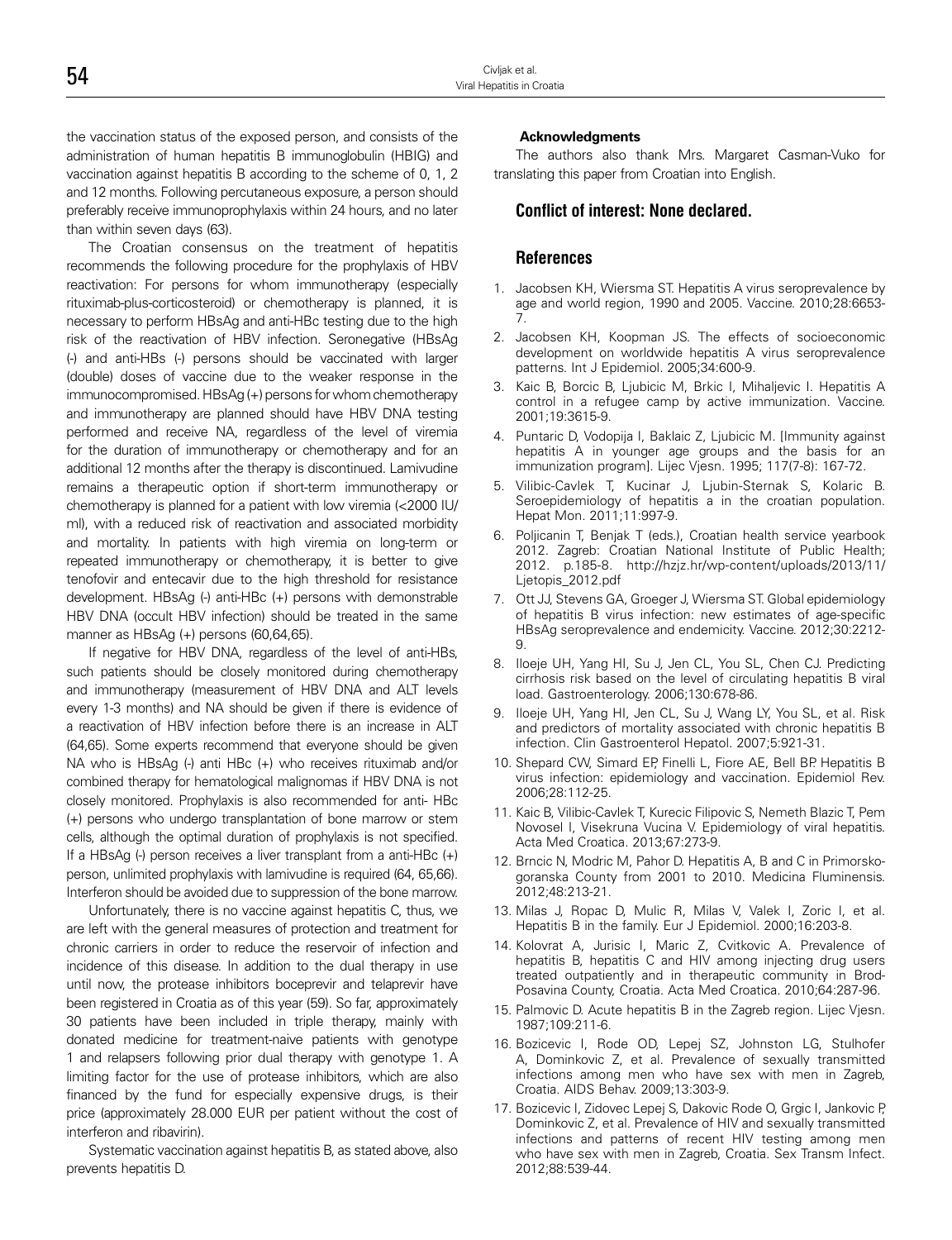- 18. Kolaric B, Stajduhar D, Gajnik D, Rukavina T, Wiessing L. Seroprevalence of blood-borne infections and population sizes estimates in a population of injecting drug users in Croatia. Cent Eur J Public Health. 2010;18:104-9.
- 19. Ropac D, Zoric I, Palmovic D, Mulic R, Milas J, Stasevic I. The prevalence of hepatitis B virus infection among medical workers prior to vaccination. Periodicum Biologorum. 2001;103:45-8.
- 20. Registar profesionalnih bolesti Hrvatskog zavoda za zastitu zdravlja i sigurnost na radu. Zagreb: Croatian Institute for Health Protection and Safety at Work; 2008. p.11. http:// www.hzzzsr.hr/images/documents/profesionalne%20bolesti/ Registar%20profesionalnih%20bolesti%20HZZZSR/Registar\_ profesionalnih\_bolesti\_2008.pdf
- 21. Mulic R, Uglesic L, Klismanic Z, Ropac D, Smoljanovic M, Mratinovic-Mikulandra J, et al. Epidemiologic characteristic of hepatitis B in the Splitsko-Dalmatinska County. Lijec Vjesn. 2006;128: 65-71.
- 22. Katalinic D, Kuzman M, Markelic M, Mayer D (eds.), Izvjesce o osobama lijecenim zbog zlouporabe psihoaktivnih droga u Hrvatskoj u 2011. godini. Zagreb: Croatian National Institute of Public Health; 2012. p.34. http://hzjz.hr/wp-content/ uploads/2013/11/ovisnici2011.pdf
- 23. The Ministry of Health: Ordinance on the manner of carrying out immunization, seroprophylaxis and chemoprophylaxis against communicable diseases, and on the persons subject to this obligation, Pub. L. No. 534-04-03/99-0001, Stat 4 (June 18, 1999). Official Gazette 62/1999. http://narodne-novine.nn.hr/ default.aspx
- 24. Ivic I, Banovic I, Bradaric N. Hepatitis B virus infection among pregnant women in Split region. Eur J Epidemiol. 1999;15:589- 90.
- 25. Grgicevic D, Balija M, Pirc-Tiljak D, Mihaljevic I, Gjenero-Margan I, Zupancic-Salek S, et al. Decreasing risk of viral transfusion-transmitted diseases in Croatia. Croat Med J. 2000;41:191-6.
- 26. Balija M, Ocic T, Vuk T, Herceg M, Jukic I (eds.), Izvjesce o rezultatima rada transfuzijske djelatnosti u Hrvatskoj u 2011. godini. Zagreb: Croatian Institute of Transfusion Medicine; 2012. http://www.hztm.hr/glasilo/52/izvjesce-o-rezultatimarada.html.
- 27. Palmovic D. Virusni hepatitis. Zagreb: Skolska knjiga; 1995.
- 28. Global Burden Of Hepatitis C Working Group. Global burden of disease (GBD) for hepatitis C. J Clin Pharmacol. 2004;44:20-9.
- 29. Averhoff FM, Glass N, Holtzman D. Global burden of hepatitis C: considerations for healthcare providers in the United States. Clin Infect Dis. 2012;55:10-5.
- 30. Lesnikar V. Epidemiology of hepatitis B and C in Croatia. Acta Med Croatica. 2005;59:377-81.
- 31. Alter MJ, Kruszon-Moran D, Nainan OV, McQuillan GM, Gao F, Moyer LA, et al. The prevalence of hepatitis C virus infection in the United States, 1988 through 1994. N Engl J Med. 1999;341:556-62.
- 32. Ticac B, Rukavina T. Seroloska dijagnostika hepatitis C virusne infekcije - stanje u Primorsko-goranskoj zupaniji. Medicina. 2007;43:123-31.
- 33. Calkic L, Golubovic S, Bajramovic-Omeragic L, Tandir S, Hadzic E. Rijetki putevi prijenosa hepatitisa C. Infektoloski Glasnik. 2012;32:7-16.
- 34. Charlton M. Natural history of hepatitis C and outcomes following liver transplantation. Clin Liver Dis. 2003;7:585-602.
- 35. WHO. Hepatitis C Assays: Operational Characteristics report 2. Geneva: WHO, 2001.
- 36. Ostojic R. Hepatitis C. Medicus. 2006;15:113-20.
- 37. Vilibic Cavlek T, Maric J, Katicic L, Kolaric B. Hepatitis C virus antibody status, sociodemographic characteristics, and risk behaviour among injecting drug users in Croatia. Cent Eur J Public Health. 2011;19:26-9.
- 38. Vilibic Cavlek T. Seroprevalencija i faktori rizika za infekciju virusom hepatitisa C u skupinama rizicnog spolnog ponasanja. Zagreb, Croatia: University of Zagreb, 2009. Dissertation.
- 39. Vince A, Iscic-Bes J, Zidovec Lepej S, Baca-Vrakela I, Bradaric N, Kurelac I, et al. Distribution of hepatitis C virus genotypes in Croatia--a 10 year retrospective study of four geographic regions. Coll Antropol. 2006;30:139-43.
- 40. Rizzetto M, Canese MG, Arico S, Crivelli O, Trepo C, Bonino F, et al. Immunofluorescence detection of new antigen-antibody system (delta/anti-delta) associated to hepatitis B virus in liver and in serum of HBsAg carriers. Gut. 1977;18:997-1003.
- 41. Rizzetto M, Verme G, Recchia S, Bonino F, Farci P, Arico S, et al. Chronic hepatitis in carriers of hepatitis B surface antigen, with intrahepatic expression of the delta antigen. An active and progressive disease unresponsive to immunosuppressive treatment. Ann Intern Med. 1983;98:437-41.
- 42. Rizzetto M, Ponzetto A, Forzani I. Hepatitis delta virus as a global health problem. Vaccine. 1990;8:10-4
- 43. Vince A. Virusni hepatitis kao spolno prenosiva bolest. Medicus. 2003;12:231-6.
- 44. Jelic D, Jelic O. Epidemiological characteristics of HBV and HDV chronic liver diseases. Acta Med Croatica. 1994;48:7-13.
- 45. The Croatian Parliament: The Protection of the Population from Communicable Diseases Act of 1992, Pub. L. No. PA4-71/1-92, Stat 42 (October 1, 1992). Official Gazette 60/1992.
- 46. The Ministry of Health: Ordinance on the manner of carrying out immunization, seroprophylaxis and chemoprophylaxis against communicable diseases, and on the persons subject to this obligation, Pub. L. No. 534-02-22/94-0001, Stat 31 (March 25, 1994). Official Gazette 23/1994.
- 47. Immunization and vaccine quality, Resolution WHA 45.17. (1992).
- 48. Lesnikar V. Prevention of hepatitis B and C. Acta Med Croatica. 2005;59:383-8.
- 49. The Ministry of Health: Ordinance on the manner of carrying out immunization, seroprophylaxis and chemoprophylaxis against communicable diseases, and on the persons subject to this obligation, Pub. L. No. 534-04-03/2-04-2, Stat 32 (November 26, 2004). Official Gazette 164/2004.
- 50. Kaic B, Gjenero-Margan I, Aleraj B, Nemeth-Blazic T, Baklaic Z, Ljubicic M, et al. Promjene u Programu obveznih cijepljenja u Republici Hrvatskoj u 2008. godini. Hrvatski casopis za javno zdravstvo. 2008;4.
- 51. Kaic B. Impact of vaccination on vaccine-preventable disease burden in Croatia. Periodicum Biologorum. 2012;114:141-7.
- 52. Croatian Health Insurance Fund. http://www.hzzo.hr/zdravstvenisustav-rh/kosarica-beneficija
- 53. Kaic B, Gjenero-Margan I, Brzovic M, Lakoseljac D, Aleraj B, Nemeth-Blazic T. Vaccine regulations in Croatia. Coll Antropol. 2007;31:117-20.
- 54. Bradaric N, Pavic I, Kuzmicic N, Bradaric I. Hepatitis B: who should be treated?. Acta Med Croatica. 2009;63:385-9.
- 55. Ostojic R, Vince A, Hrstic I, Zidovec Lepej S, Begovac J, Bradaric N, et al. [Viral hepatitis. Croatian consensus conference--2009]. Acta Med Croatica. 2009;63:349-57.
- 56. Stimac D, Bradaric N, Milic S. Hepatitis C--who should be treated?. Acta Med Croatica. 2009;63:403-8.
- 57. Vucelic B, Hrstic I, Begovac J, Bradaric N, Burek V, Colic-Cvrlje V, et al. [Viral hepatitis: Croatian consensus statement]. Acta Med Croatica. 2005;59:359-75.